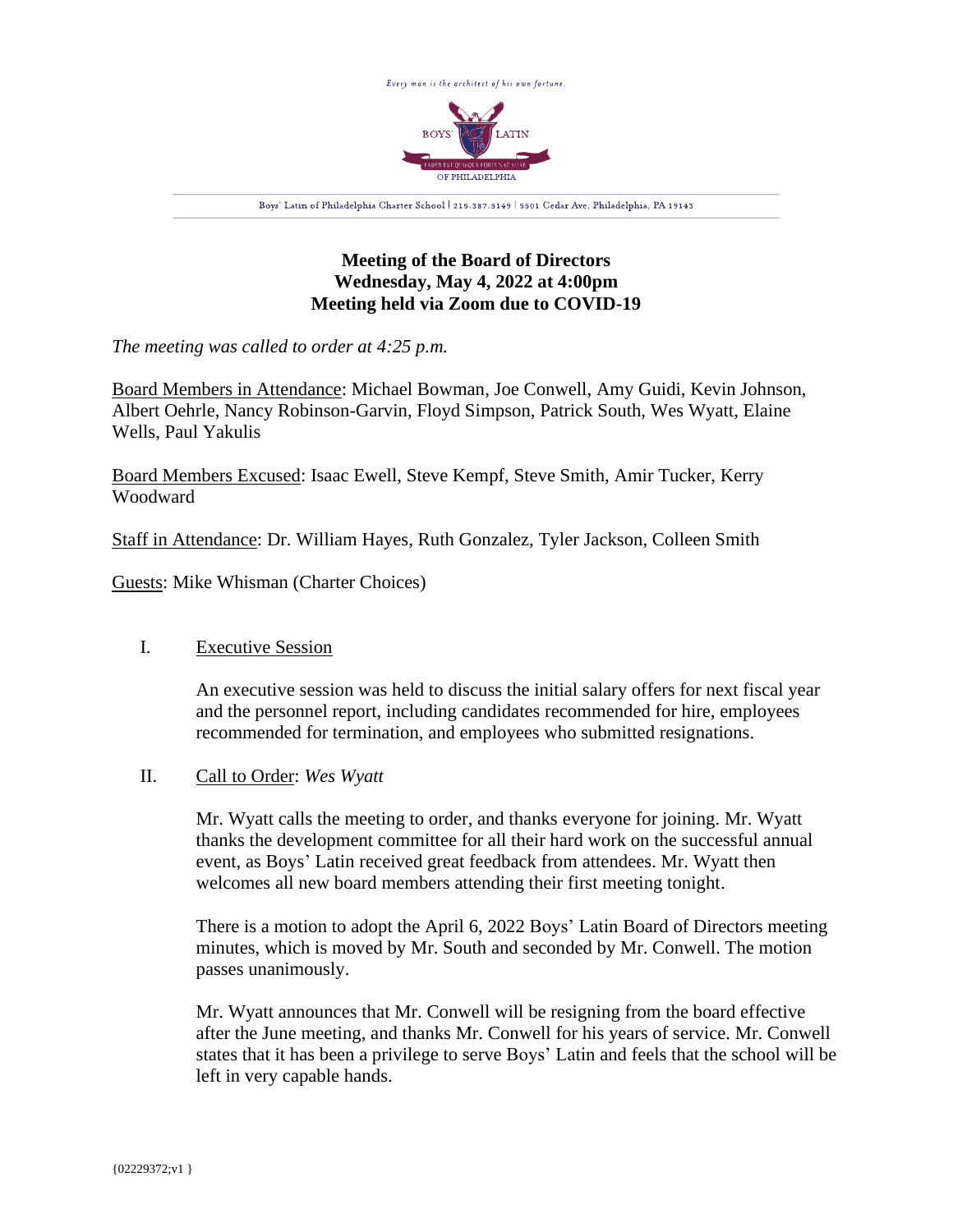#### III. Interim CEO Report: *Dr. William Hayes and Colleen Smith*

Dr. Hayes defers to Ms. Smith, who will give the board an update on the charter renewal process. Ms. Smith begins with an overview that on May 2, the school received an updated draft of its Annual Charter Evaluation 2022 Renewal Recommendation Report ("ACE-R") from the Charter School Office ("CSO"). The ACE-R is the primary means by which the CSO presents its finding and recommendations for renewal. The ACE-R rates the school on three domains: academic success, organizational compliance, and financial health. Boys' Latin was rated as "approaches standard" in those three domains. There is language included that suggests that Boys' Latin should received a five-year renewal based on this draft.

Ms. Smith then walks the board through the ratings the school received in each domain. In terms of Academic Success, Boys' Latin agrees with the points earned on the Proficiency, Growth, and Postsecondary Readiness fields, and on the Attendance standard despite inaccuracies in the data on the CSO's side. In terms of Organizational Compliance and Viability, the school agrees with the points earned on each standard in this domain. Ms. Smith highlights some deficiencies in that Boys' Latin received 0/10 points on the Special Education standard since the school did not implement a multi-tiered system of supports during the 2020-2021 school year. Boys' Latin earned 0/10 points on the Student Discipline standard as the school failed to provide students rights and did not affirm expulsion in the Board minutes for each instance of expulsion in the 2018-2019 school year. Boys' Latin earned 0/10 points on the Personnel standard as the school did not meet the 100 percent special education teacher certification requirements in each year of the charter term. Boys' Latin earned 7.5 out of 15 points on the Board Governance standard as statements of financial interest were not submitted by all board members in three out of four school years.

Continuing, in terms of Financial Health and Sustainability, Boys' Latin does not agree with its rating but does agree with the rating earned on the Fiscal Management category. The school believes the CSO's calculations of total margin and percent of revenue are incorrect. Boys' Latin hopes these errors will be corrected by the final report. Ms. Smith adds that there was an enrollment error for one student during one year of Boys' Latin charter, so the school was rated as approaching standard. This was uncovered by the school's independent financial auditor.

There is a discussion on why Boys' Latin received these ratings in each domain, and how the school has addressed these deficiencies. Ms. Smith advises that feedback on this draft is due on Friday, May 6, then the report will be subsequently finalized by the CSO which will include their official recommendation. Boys' Latin will not invite back special education personnel who are not certified.

Mr. Wyatt thanks Ms. Smith for managing the renewal in a smooth fashion. Ms. Smith states that the board will be kept apprised of the CSO's final recommendation.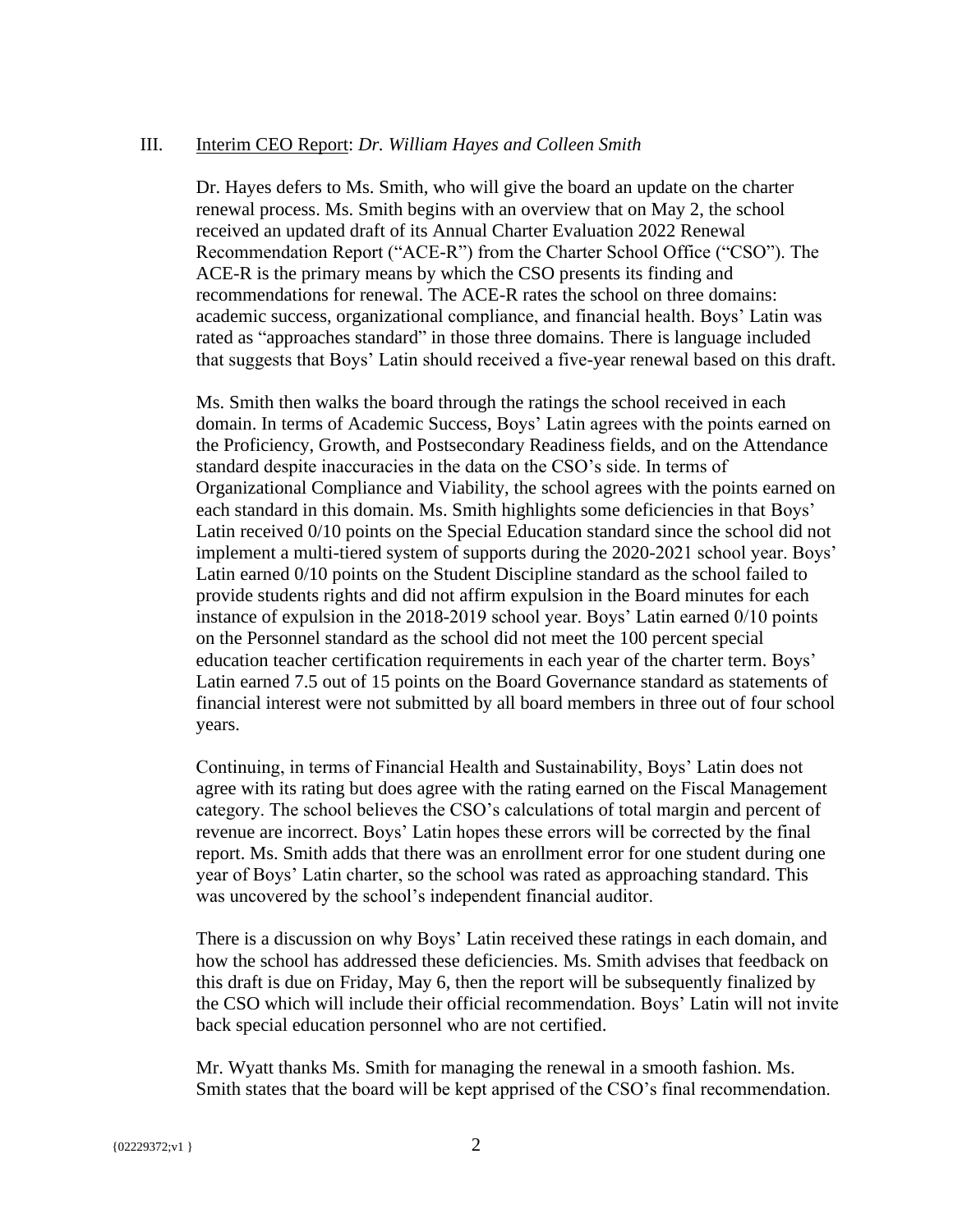Dr. Hayes and Ms. Smith conclude their presentations.

## IV. Board Committee Reports

## a. Parent Liaison Report: *Elaine Wells*

Ms. Wells introduces herself to the new board members and describes how she has been involved with Boys' Latin since its second year of its existence. All three of her sons have attended Boys' Latin, and Ms. Wells states that Dr. Hayes' speech at the annual event has convinced her to enroll her grandchildren at Boys' Latin. Principal Uthman-Olukokun and Ms. Wells have noticed that parental engagement at the high school has been waning as of late, which they attribute to virtual meeting burnout. The EFN is looking for methods to re-engage some parents in the upcoming months by getting parents of older students involved with the school.

Ms. Wells concludes her presentation.

## b. Finance: *Colleen Smith and Mike Whisman*

Ms. Smith begins by proposing a vote for the May 4, 2022 personnel report which was previously circulated to the board and reviewed during executive session.

There is a motion to adopt the 5/4/2022 Hires, Terminations, and Resignations as presented in executive session and previously circulated to the board, which is moved by Mr. Oehrle and seconded by Mr. Yakulis. The following board members vote in the affirmative: Mr. Wyatt, Mr. Oehrle, Ms. Wells, Dr. Robinson-Garvin, Mr. Yakulis, Mr. Conwell, Mr. Simpson, Dr. Johnson, Mr. Bowman, Mr. South, and Ms. Guidi. The motion passes unanimously.

There is a motion to adopt the  $5/4/2022$  Contracts<sup>1</sup> as discussed and considered in executive session and previously circulated to the board, which is moved by Mr. South and seconded by Mr. Yakulis. The following board members vote in the affirmative: Mr. Wyatt, Mr. Yakulis, Mr. South, Mr. Oehrle, Ms. Guidi, Mr. Conwell, Mr. Simpson, Dr. Johnson, Ms. Wells, Mr. Bowman, and Dr. Robinson-Garvin. The motion passes unanimously.

Mr. Whisman introduces himself to the new board members, stating that he is the founder of an organization named Charter Choices which provides business services to schools in the Commonwealth. Charter Choices has been involved with Boys' Latin since before the school opened its doors. Mr. Whisman then walks the board through the financial statements. The balance sheet shows a sole substantial change as significant funds were used this year for renovations. Through nine months of the current fiscal year the school is trending at 34 students less than originally budgeted for. This is consistent throughout Charter Choices' client base in terms of return to

<sup>&</sup>lt;sup>1</sup> Independent Contractor Agreement for Rashad Bailey; and TEACH LLC Agreement for Academic Services.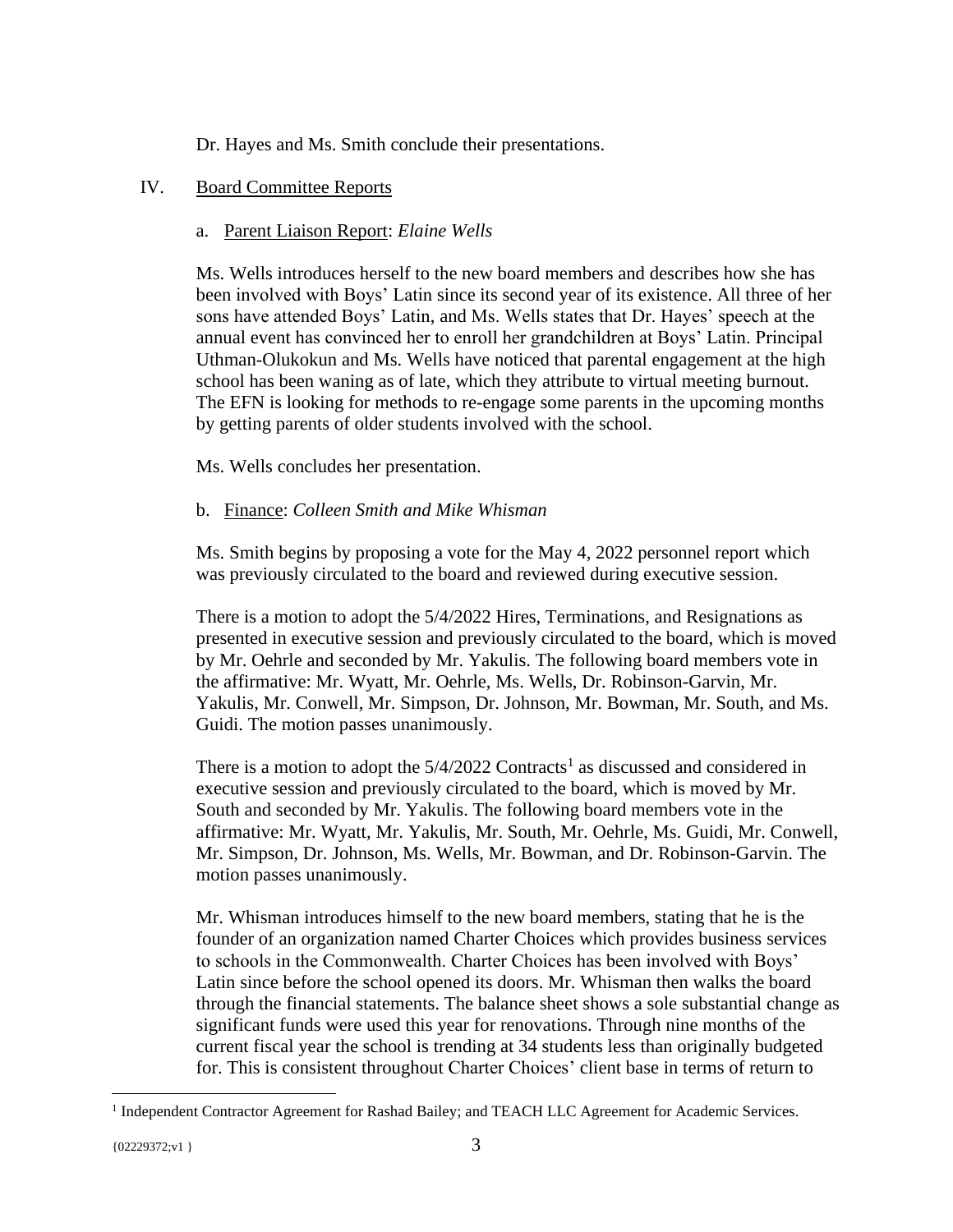school and transportation issues. The year-to-date shows a deficiency at the moment, but also a long-term projection of just over \$1.1 million in federal revenues. Boys' Latin intends to receive \$4 million covering additional costs for the school year. Boys' Latin is trending towards a positive variance this year of \$162,000 in enrollment-driven revenue. The staff has done a great job of identifying special education students and giving them the attention and resources they need.

Ms. Whisman summarizes that the takeaway here is that Boys' Latin will have another strong fiscal year. The school is in good shape with the charter renewal process, even though the district was way off with some of their numbers which Boys' Latin will help fix. The school does have some debt at the foundations level for facilities projects. Mr. Whisman adds that the school's debt service coverage ratio is at 2.96 combined, which is well over the requirement.

Mr. Wyatt advises that a final vote for the FY2023 budget will take place at the June board meeting.

Ms. Smith then describes one more resolution to be voted on tonight, as Boy's Latin recommends the board approve the FY2023 invitations to return as presented in the FY2023 Salary Offers which was previously circulated to the board and reviewed during executive session. If approved, these offers will be issued on May 9 and final salary requests will be submitted to the board for approval at the June board meeting.

There is a motion to approve the FY2023 Salary Offers, which is moved by Mr. Yakulis and seconded by Mr. Oehrle. The following board members vote in the affirmative: Mr. Wyatt, Mr. Yakulis, Dr. Robinson-Garvin, Mr. Oerhle, Mr. Conwell, Mr. South, Mr. Simpson, Dr. Johnson, Mr. Bowman, Ms. Wells, and Ms. Guidi. The motion passes unanimously.

Mr. Whisman and Ms. Smith conclude their presentation.

c. Development: *Pat South*

Mr. South begins with an overview of the annual event, which was a great success, and allowed long-term donors to spend more time with Boys' Latins students, staff, and leaders. Dr. Hayes' speech was phenomenal, and Mr. South thanks Mr. Jackson and Ms. Smith for all of their hard work on the event. Mr. South looks forward to working with Mr. Jackson in the coming years on the development side. Mr. South was impressed by the students who spoke and gave performances at the event. Students asked for internships, and Mr. South stressed the importance of being in person with students and donors. Mr. South acknowledges that Boys' Latin has longer-term donors whose donations may be sliding off, so it's important to expand the school's donor base. The development committee has a meeting setup to discuss next year's plan with an emphasis on putting a structure in place for Dr. Hayes to have breakfasts and meetings with potential donors.